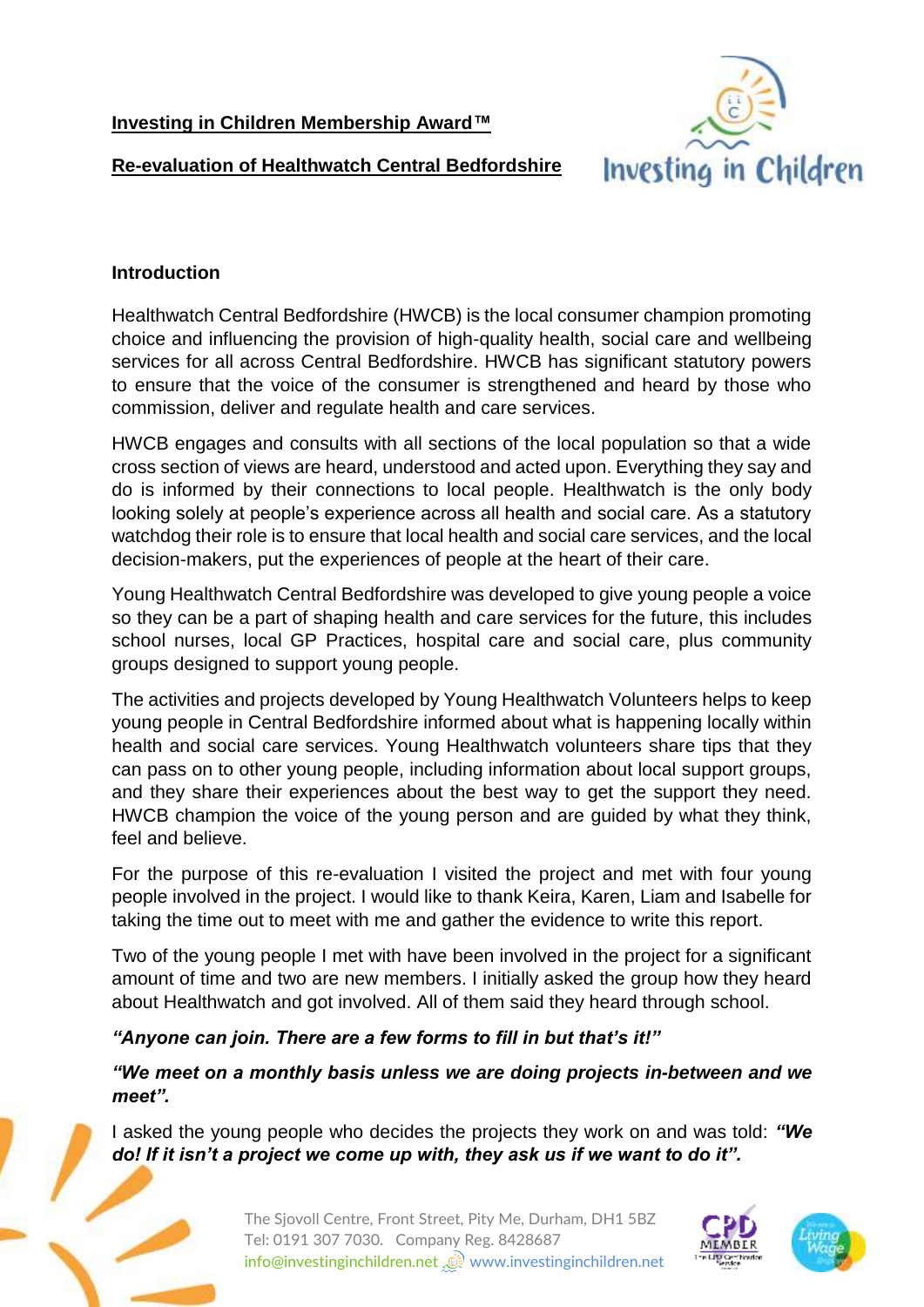*"If you take part in projects you get some form of reward like an Amazon voucher and this hoodie and things like this, a thing to not have to touch doors during Covid"* (showing me)

*"They always cover our travel too and we have snacks and pizza sometimes".*

*"It's really good as we get asked our medical experiences and can share them so we can learn and make recommendations to help improve medical and the health care side of things".*

### **Opportunities for Dialogue resulting in Change**

#### Home Schooling Report

During the initial lockdown period, Young Healthwatch Central Bedfordshire volunteers developed a survey asking school children in their local area to voice their thoughts and opinions on how their schools had reacted to the Covid-19 crisis. One of the Young Healthwatch volunteers led on this project and produced a comprehensive report of their findings, which reflects an honest, true account of life in lockdown for the young people of Central Bedfordshire.

This report raised awareness of how young people's mental health had been neglected during the Covid-19 lockdown. The young volunteers report showed that young people needed more communication to help guide them through their schooling during the pandemic. The final report was sent to all the local schools involved, to the local authority, government providers and shared on their website and via social media. The young volunteers are currently in the process of carrying out a follow up report to observe education needs following the easing of lockdown restrictions.

Keira informed me that she had been involved in the follow up research and report that was done. *"We compared the results from the last finding to this one. We found that young people had been really struggling in the lockdown due to not having access to laptops or computers to do work".*

*"We got to do the survey too and promoted via word of mouth, social media, our what's app group and through schools. We made a booklet and put it on our website. Eleanor (their worker) contacted people in the council to pass on the feedback".*

*"From the findings there was a general feel that online schooling didn't work and just telling pupils what work they have to do and get on with it we recommended they do more live lessons with video and interactive messaging and chat. Schools also provided a lot more people access to laptops".*

*"In lockdown mental health became a big issue so we wanted to make people aware and less stressed and worried".*

#### Emerald Centre Review

The Emerald Centre is a sexual assault referral centre (SARC) committed to helping and supporting anyone who has suffered sexual violence and/or abuse. The care that is provided covers the whole of Bedfordshire and includes those of any gender.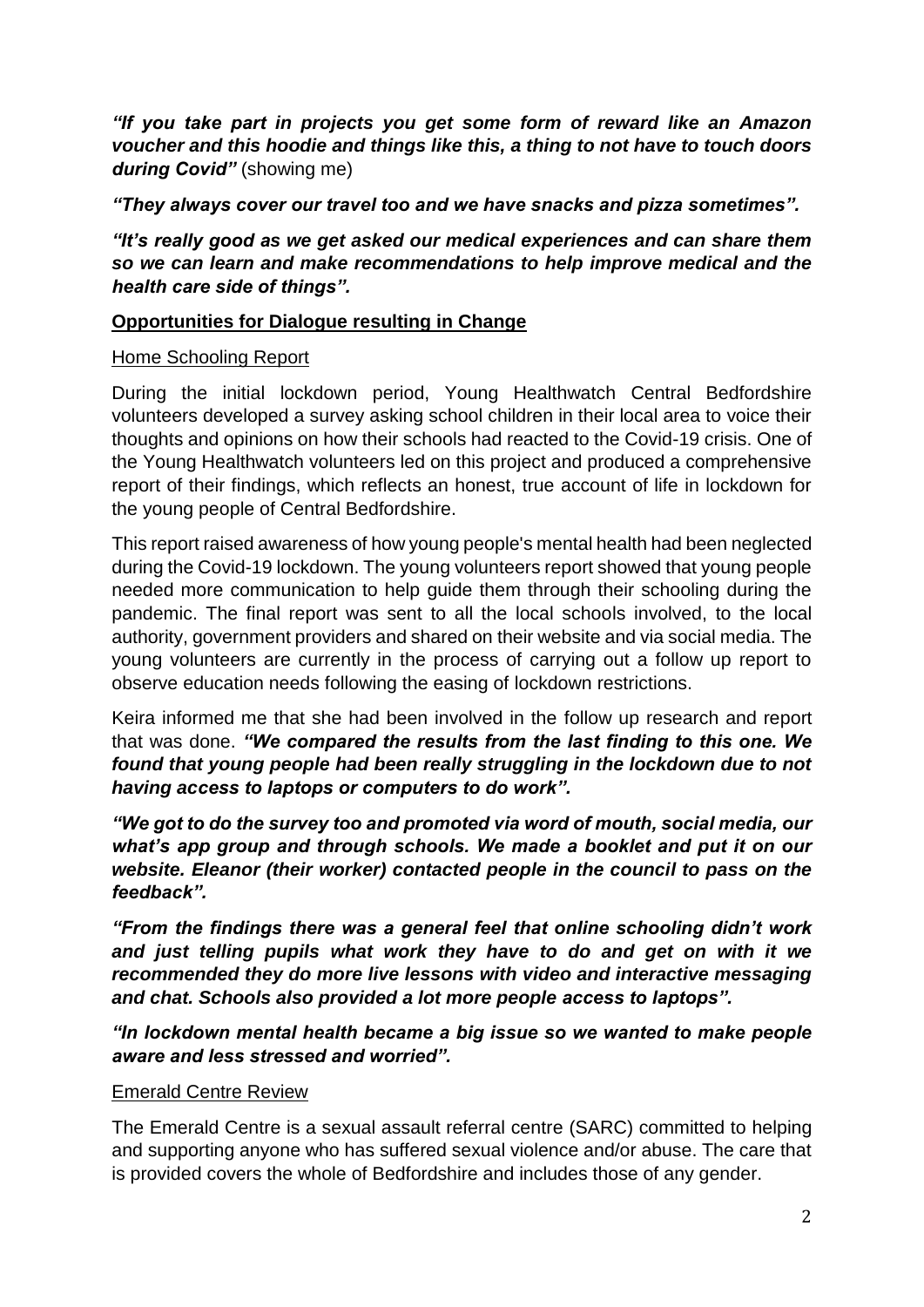Young Healthwatch volunteers reviewed the Centre's website, and a PowerPoint story board, using the '15 Steps' methodology, to see if the information provided was accessible from a young person's perspective. *"They contacted us and they did a virtual tour and talked about what to do. Some young people went to visit too. We made recommendations based on how we felt going around and anything we want to change. We gave them suggestions based on within the first 15*  seconds of entering people have to form a repour" Following their report of the virtual visit, and the easing of lockdown restrictions, the young volunteers were invited to visit The Emerald Centre, in a safe and structured way, to review accessibility for young people with the aim of creating the patient journey through the service, and for the final part of the assessment to be completed.

In addition to a review of the Centre's website and PowerPoint presentation, used in training for other stakeholders, Young Healthwatch Volunteers also reviewed the guidance and leaflets that are given to patients after completing their assessment.

The final two reports prepared following their review and visit were sent to The Emerald Centre, the local authority and placed on their website and shared via social media. Volunteers were also invited to present their findings to all staff at the Centre via an on-line team meeting. Report recommendations highlighted have since been actioned by staff at the Centre. These include modifying their Story Board and presentations; creating new ones for males, females and teenagers.

They have also been given the green light to place a walk-through virtual tour and photos on their website. They are in talks with their IT department to add a 'Live Chat' function on their website so young people can message if unable/unwilling or are just not comfortable contacting the Centre by phone.

Changes made were a direct result of the project and will ensure the Centre is more accessible, and approachable, to younger people, and will consequently support more people affected by sexual violence and abuse.

#### 'Think Ninja' Review

During lockdown one Young Healthwatch volunteer reviewed 'Think Ninja', over a period of 14 days, recording their findings of each day in a diary. *"It was mainly one person who did this over lockdown. They went on the app and recorded things based on 15 steps and went to a meeting to discuss it after".* This is an App developed for young people to help self-manage their mental health.

The diary provided a powerful account of how the App can have a positive impact on a young person's personal wellbeing. The full report of the volunteer's findings was published on Healthwatch's website and advertised via social media to support other young people to manage their mental health.

The report was very well received by key stakeholders; the Bedfordshire Clinical Commissioning Group said: *"I also found the review really useful. Please can you feedback to the young volunteer that owing to the review I have since included the App in a list of online resources for GP's across Bedfordshire, Luton and*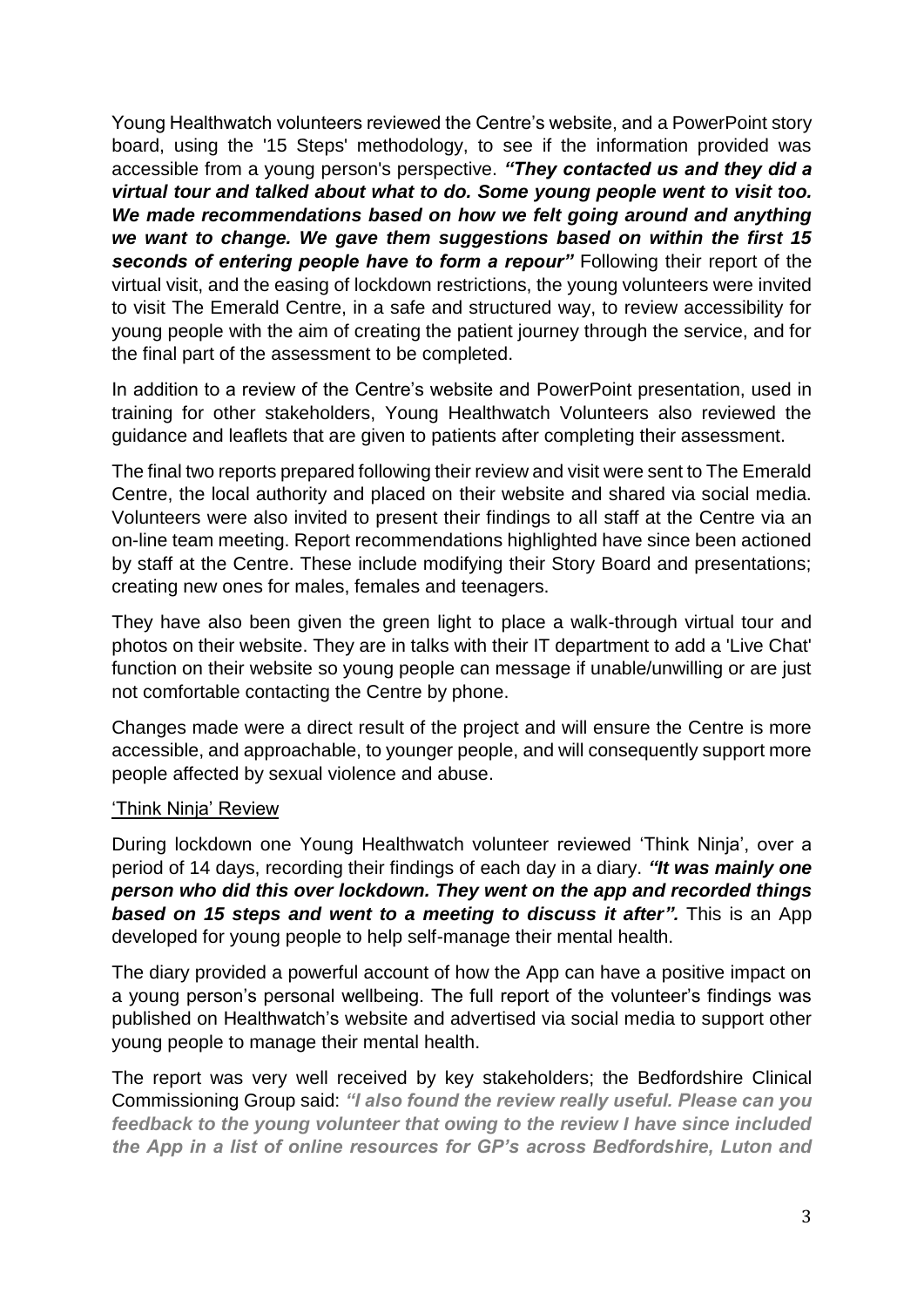#### *Milton Keynes - which will hopefully mean that many more young people are signposted to use it."*

Following publication of the report, the CEO of Think Ninja requested a meeting with the Young Volunteer and brought along one of his leading psychologists. They discussed how the App could be improved for young people, such as colour scheme, language, activities and music. The report was also shared with their Board where the Young Volunteers ideas were discussed further, and changes implemented as a result.

# Pen Pal Scheme

During lockdown many older people felt isolated, especially in care homes when visits became very restrictive. As a result, the young volunteers developed a project which initially involved writing to residents in care homes, which included sharing their poems and drawings too. The project was facilitated via care home Managers, who identified residents who wanted to be involved in the project, and during 2021 the scheme was expanded to include other voluntary organisations that support older people, Good Neighbour Schemes and Domiciliary Care agencies

*"We were initially approached by a new care home that had set up to do some intergenerational work as there had been a show on the tv about some toddlers meeting with elderly people and the benefit of it. At first, we planned to go in once a week but then lockdown came so we couldn't visit. We looked at how we could still meet with people but realised things like video calls wouldn't work so one of us suggested having pen pals. One of the group Valentino had a pen pal throughout lockdown and they would write to each other. His last letter said how amazing she would be and make a great lawyer in the future!"*

The pen pal scheme enabled younger volunteers to reach out and connect with older people within their community. The project supported lonely and isolated individuals through a very challenging and uncertain time. It also helped the young volunteers to improve their communication skills, gain confidence in writing, and building relationships, while supporting vulnerable members of the community. The project was managed utilising several different care homes with each receiving regular letters and pictures. These were then shared with all residents and some residents began writing on a 1:1 basis, establishing links and a bond with the young volunteer. Feedback from Care Home Managers highlighted how the letters *'relieved the boredom and loneliness and helped the elderly residents reminisce about their younger years, whilst hearing about life from the young volunteer's perspective'.* 

A local preschool and their primary age siblings also joined in, providing pictures which were sent with our letters. Feedback from teachers at the preschool included: *'We wanted to thank you for allowing us to be a part of your wonderful initiative to help support the elderly community during this tough and lonely time'*.

They had been teaching the preschool children the impact that lockdown could have had on some of their neighbours and how important it is that we work together to let them know that they were in their thoughts.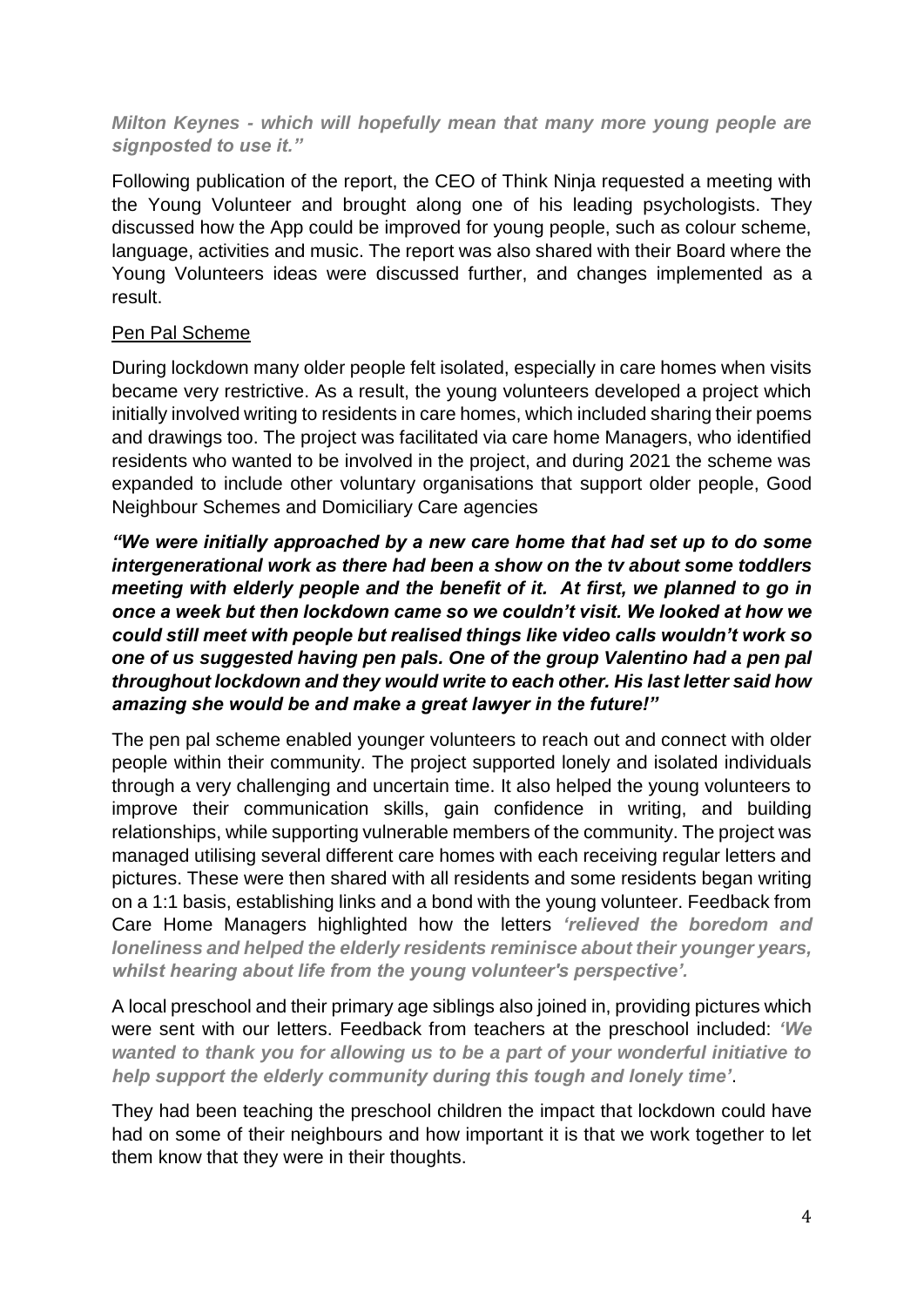### 'Don't stop the Beat'

A grant funded project where Young Healthwatch Volunteers have been trained in CPR by the British Heart Foundation, with the intention to pass on their learning and train other young people in Central Bedfordshire. The aim being to enable young people to feel more confident, improve their resilience and be educated in key lifesaving skills. This project was specifically designed for young people by young people.

*"Someone from BHF contacted Amy, our old worker to ask if we would be interested in the project and we all said yes".*

*"We got trained up in CPR. We now train other young people what we learnt".*

*"We learnt how to do CPR and resuscitate both adults and children and have run training at Central Bedfordshire College, Flitwick Youth Centre and the Grove youth Group".*

#### *"This was something we wanted to do".*

This project has successfully delivered four sessions to date with at least nine more booked in at venues across Central Bedfordshire. Each session will involve training up to 20 young people in the lifesaving skill of CPR. The sessions are facilitated by Young Healthwatch Volunteers with support from HWCB's Youth Engagement Officer. The project has allowed young people who may be vulnerable or 'hard to reach' to have the opportunity to take part. It has provided all the young people involved with a focus and a common purpose, to benefit others by gaining lifesaving training, and to feel empowered and gain additional self-worth. Each volunteer receives a certificate for completing the session. The project has significantly helped the young volunteers, who delivered the training, to develop their skills, potentially for any future career paths in the health and care sector, as well as giving them vital confidence building experience.

# *"It's really good as we got certificates and use it on our personal statements for things like college and university".*

# 'On the Buses'

Young Healthwatch Volunteers developed a project, working with local transport providers, focussing on priority seating for disabled young people on public transport to spread awareness that not all disabilities are visible. This project was developed as one young volunteer in the group had been subject to verbal abuse for sitting in a disabled seat, even though she has a disability. Often referred to as a 'hidden disability', the Young Healthwatch group wanted to raise awareness of this issue. The project will include surveys, observations and posters/ signs on buses within the local area.

Due to Covid-19 the project could not go ahead until travel restrictions were lifted and the young volunteers felt comfortable to ride on the buses. Young Healthwatch Volunteers secured one well-known local bus company to join the project who have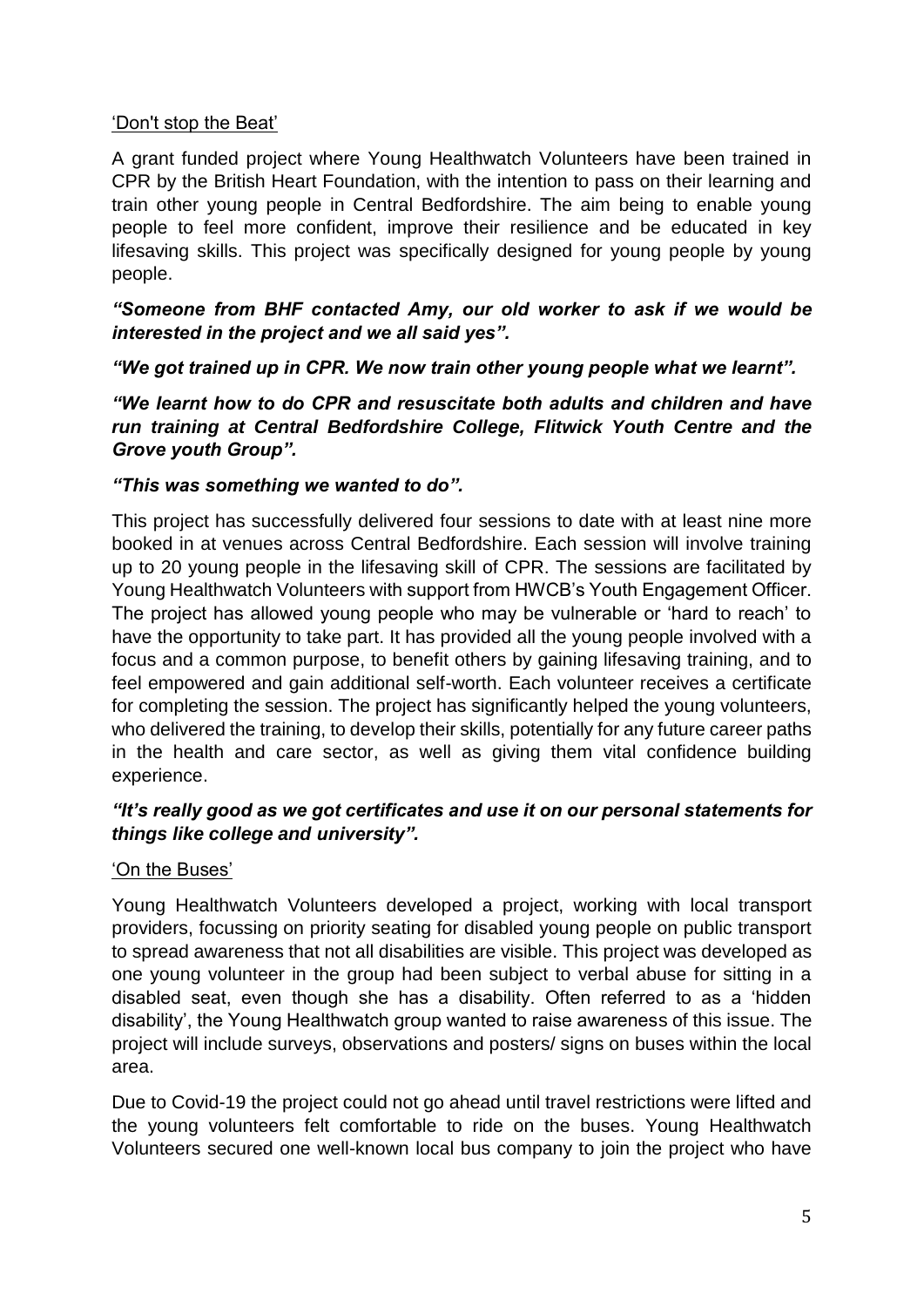agreed for the Young Volunteers to ride on some of their bus journeys to carry out their observations.

*"We have been working with Stagecoach and Arriva as it was raised that young people with hidden disabilities are discriminated against so we wanted to do more research into this".*

*"Molly one of our members has a hidden disability and said she is discreetly discriminated against when on buses. It was her idea for this project".*

*"We rode our bus services for two hours to look at if we see discrimination for young people with hidden disabilities. We handed out surveys to passengers and drivers to fill in and observed people on the bus. It wasn't long till we seen discrimination".*

*"It was interesting to see that now a lot of people said they witnessed it, even though we seen lots. We have already sent the report to the bus companies and we are going to do a leaflet about hidden disabilities to raise awareness and how to recognise discrimination".*

Discussions with two other bus companies are currently taking place and we are hopeful they will also want to participate in the project, to enable the volunteers to gather as much information as possible. Young Volunteers will hand out a survey to members of the public on the buses, interview the bus driver and carry out a survey with 'hard-to-reach' and/or 'hidden disability' groups about their experiences on public transport.

At the end of the project the Young Volunteers will prepare a report based on their findings which will be shared with all the bus companies involved, local transport and council authorities, on their website and via social media. A poster will also be developed to be placed inside the buses to help raise awareness of 'hidden disabilities'.

#### Schooling coming out of lockdown

Following on from the first home schooling report, as mentioned above, Young Healthwatch Volunteers have carried out a comparison report to observe any changes which may have occurred a year later.

A survey was sent out via HWCB's social media channels and stakeholder groups, in addition to the Young Volunteers sharing within their networks. The survey included the same questions as in the previous 'Home becomes School' project although some new questions were added due to the changing environment.

The Young Volunteers are preparing the final report which will be shared with local schools, education authorities and other key stakeholders.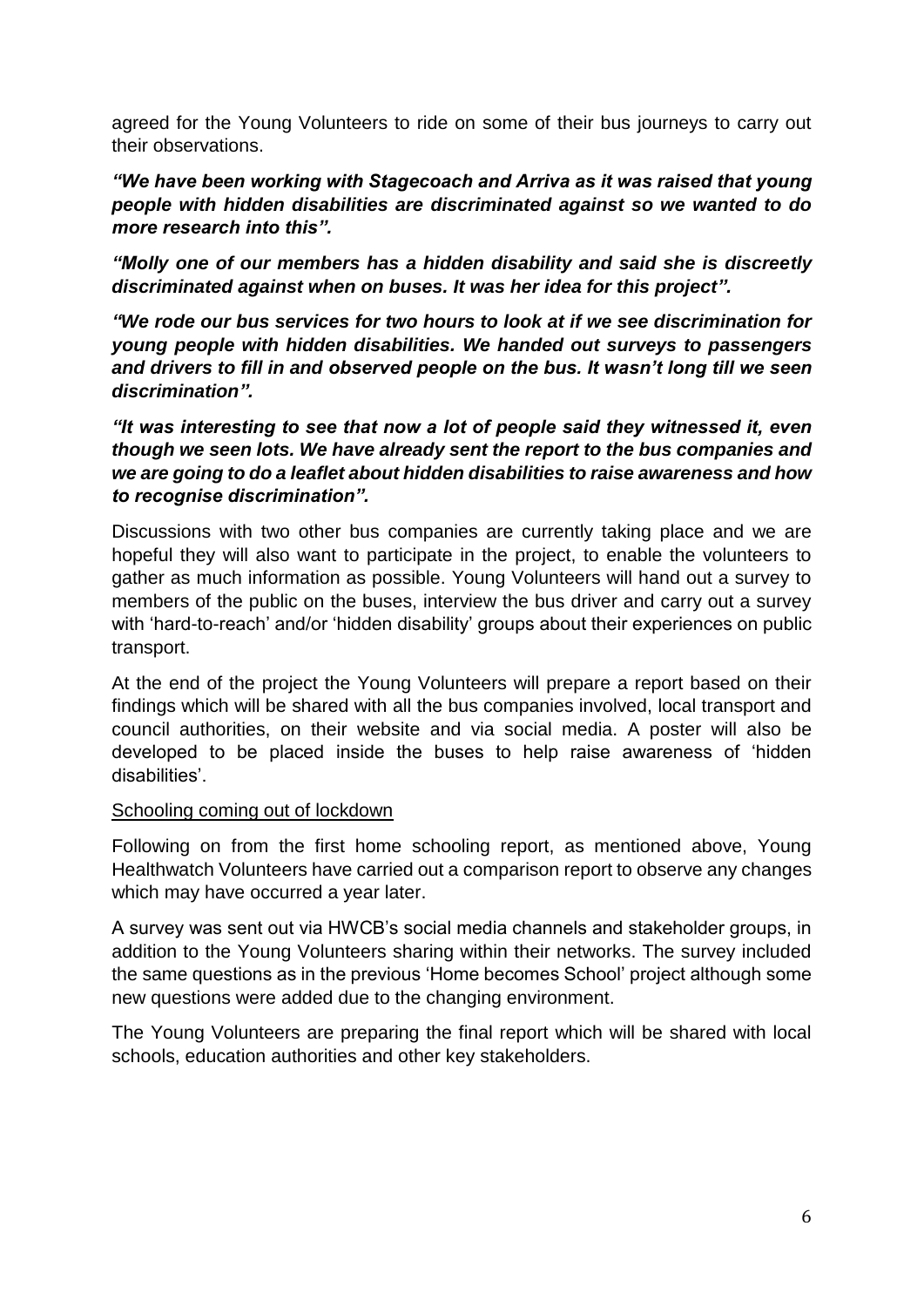'15 Steps' follow up visit to Bedfordshire Hospitals NHS Foundation Trust (Bedford Hospital and Luton and Dunstable Hospital).

Previous visit arranged by Young Healthwatch Volunteers to the Luton and Dunstable Hospital had to be cancelled due to Covid-19 restrictions however, hospital colleagues felt this needed to go ahead, as they were very keen to continue the project.

A follow-up visit to Bedford Hospital was arranged, specifically to review whether the hospital has actioned the recommendations, Young Healthwatch Volunteers highlighted in their previous report, following a visit to the children's wards at Bedford Hospital. Both hospitals would welcome a return visit by the Young Healthwatch Volunteers as they want to continue to build on the good relationship previously developed, and they also requested that the Young Healthwatch Volunteers review the new A & E ward at Bedford Hospital in addition to other services, including reviewing their outpatient information for young people.

# *"We looked at every aspect of a hospital day ranging from the food to A & E".*

# *"Young people met with Bedfordshire hospital board and hoping to meet with Luton and Dunstable hospital soon".*

# Social media updates, blogs and podcasts

The young people continue to run social media accounts as Healthwatch understand this is a huge part of how young people communicate and get informed. The young people have written blogs about different areas of their lives that personally impact them, especially during lockdown.

# *"We all do blogs".*

# *"Sometimes I do Instagram posts based on reports we publish and places we visit".*

*"I'm currently doing a blog to share my experience of being at school and doing my exams during Covid".*

*"I'm doing one now on visiting the A & E on my own for the first time".*

# *"It's great being able to allow others to feel relieved by sharing how I feel when they are maybe feeling the same".*

Some of the young people undertook podcast training as they feel that is a great way to express their feelings and manage their thoughts.

# *"We did podcast training as we wanted to know how to do them".*

The young people will continue to write blogs about their experiences accessing health and social care services, and about the groups available in their community that support them. Their blogs will continue to be published on Young Healthwatch website and promoted via social media, to give other young people the opportunity to hear their views, and how reading about another young person's perspective can help them.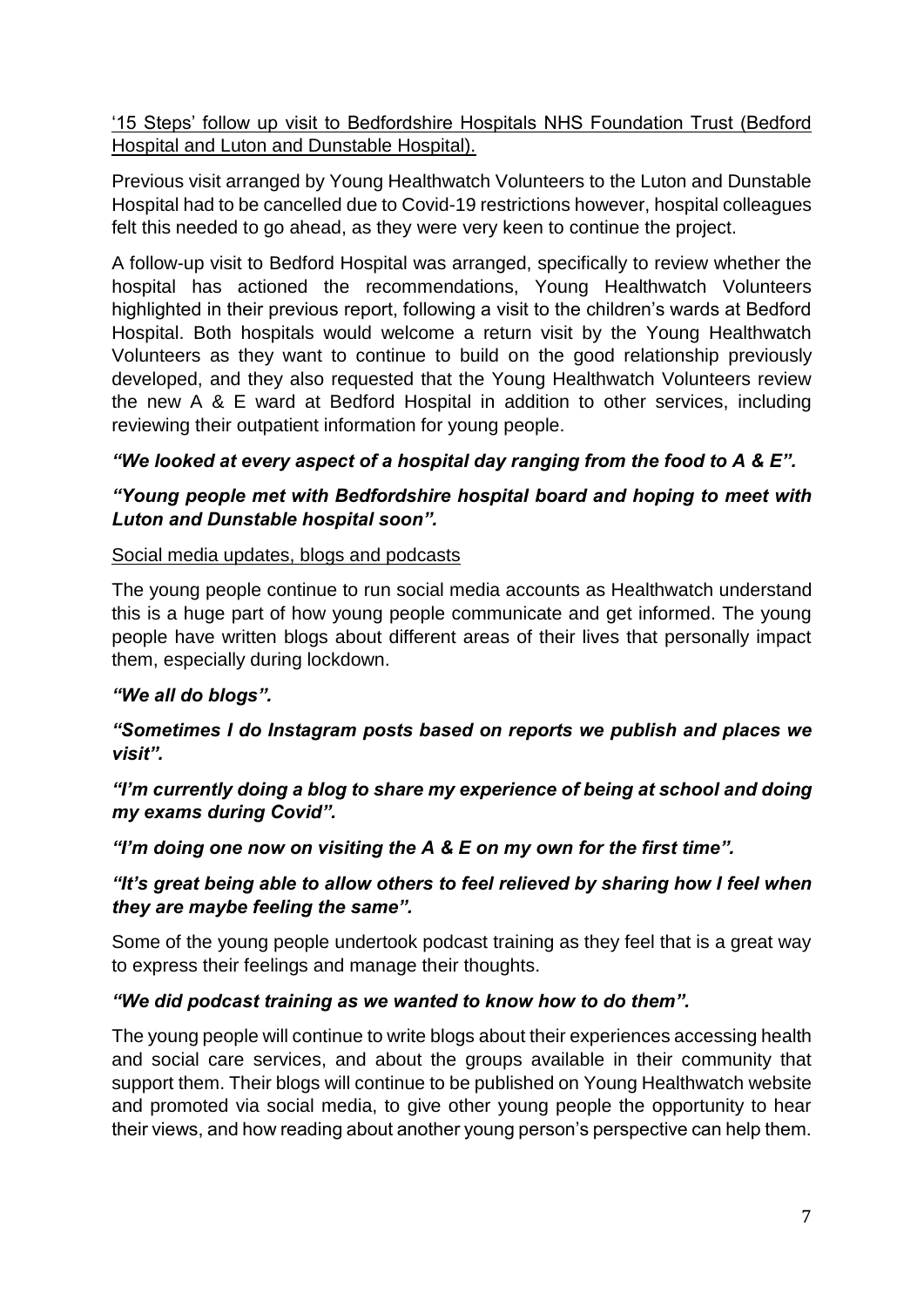The young people will be looking to produce their own podcast based on their recent training which is a great way for the young people to give their voice and express their emotions and experiences in a safe environment.

# *"All social media is run by us. We even do posts for things like national ice cream day, wear yellow day, national happiness day and volunteer week".*

# Courses

Members of the group are able to make requests on courses that would benefit them. The young people informed me: *"We asked to do a course to help us with report writing as some young people were struggling and asked for it".*

# The Ready Trial

Another project the young people talked about was the ready trial.

*"We have been helping out on another project that looks at physical activities and how it affects your mental health. We have looked at 3 aspects: socialising, light exercise and vigorous exercise. Some online and some face to face. We filled out surveys to say how we felt and got to speak with professors from the University of Hertfordshire and Psychologists".*

# **Additional Feedback**

When I asked the young people if they could describe in a few words what being involved in the project means to them, I was told:

# *"Community".*

*"It feels like you are actually helping to do something beneficial. It's better than not trying to do something yourself as we all work together".*

*"Visibility, being heard and seen, talking to people your own age and nice when you have common interests".*

*"We support each other as well".*

*"Feels like you are helping people and actually doing something!"*

*"It gives you a voice and a way to say something!"*

# **Recommendations**

The young people I met with suggested the following recommendations:

#### Promotion/Recruitment for group

The group would like to have more members. Suggestions were made on ways recruitment could be improved.

*"More people would be interested if there were presentations in assemblies, seeing people in person or a demonstration of what we do".*

*"I really enjoyed it when I saw young people delivering the CPR training on the video. That actually made me want to join".*